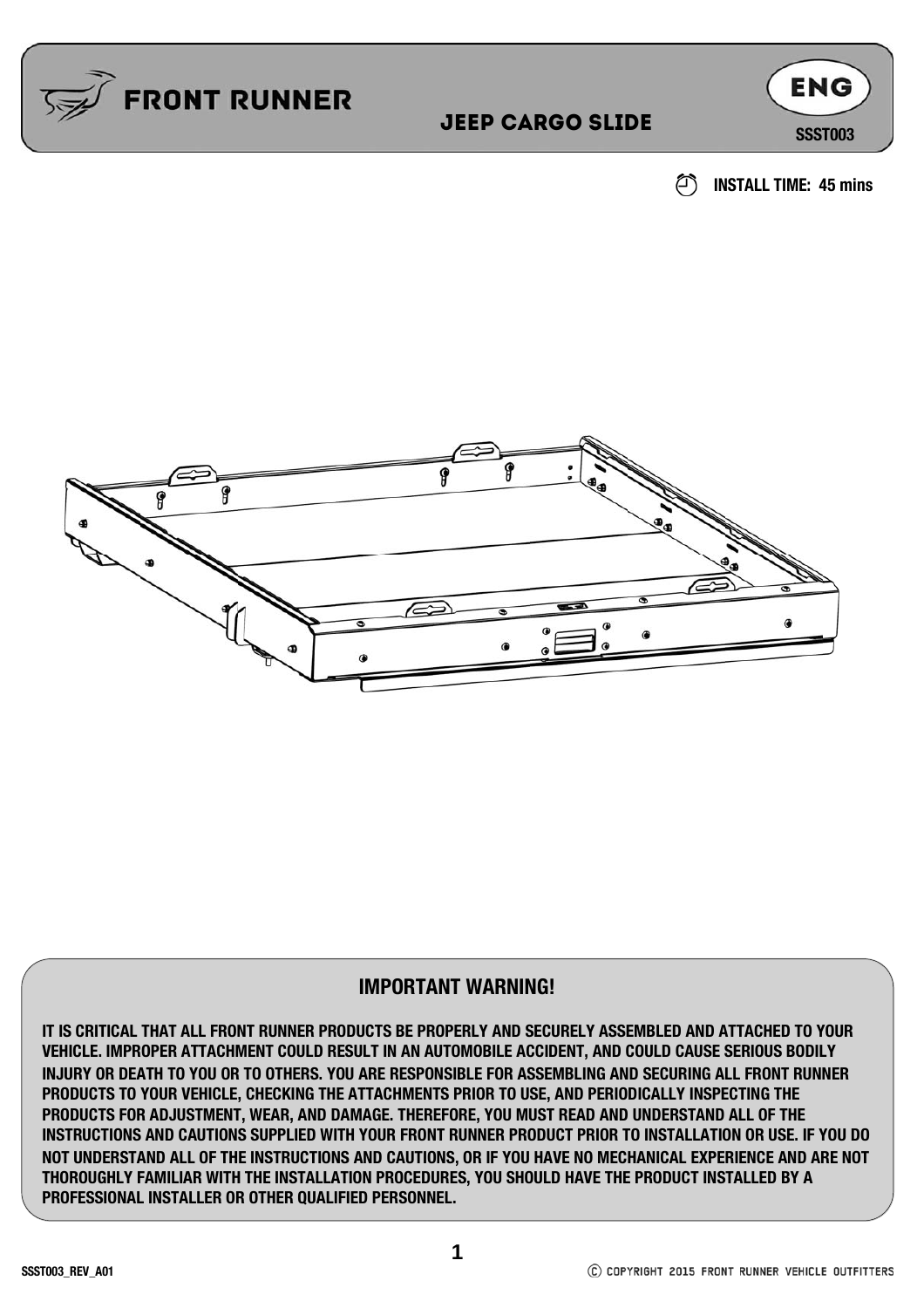

#### GET ORGANIZED...

**Here is what you are looking at::** 

| Item# | <b>Quantity</b> | <b>Description</b>              |
|-------|-----------------|---------------------------------|
|       |                 | <b>CARGO SLIDE</b>              |
| 2     |                 | <b>FRONT MOUNTING STRAP *</b>   |
| 3     |                 | <b>M6 x 30 BUTTON HEAD BOLT</b> |
|       |                 | <b>M6 SPRING WASHER</b>         |
| 5     |                 | M6 x 19 x 1 FLAT WASHER         |
| 6     | 2               | <b>M6 RIVNUT *</b>              |
|       | 2               | M6 x 40 BUTTON HEAD BOLT*       |

**\* Only used when installing Cargo Slide to vehicles with removable speaker box. Refer to the bottom of Page 3.**

#### **You will need:**

- **4 mm Hex Key**
- **Marking Pen**
- **Utility Knife**
- **A Friend**
- **Insulation & Masking Tape \***
- **9 mm Drill Bit \***
- **Drill Machine \***
- **Rivnut Gun \***

**\* Only used when installing Cargo Slide to vehicles with removable speaker box. Refer to the bottom of Page 3.**

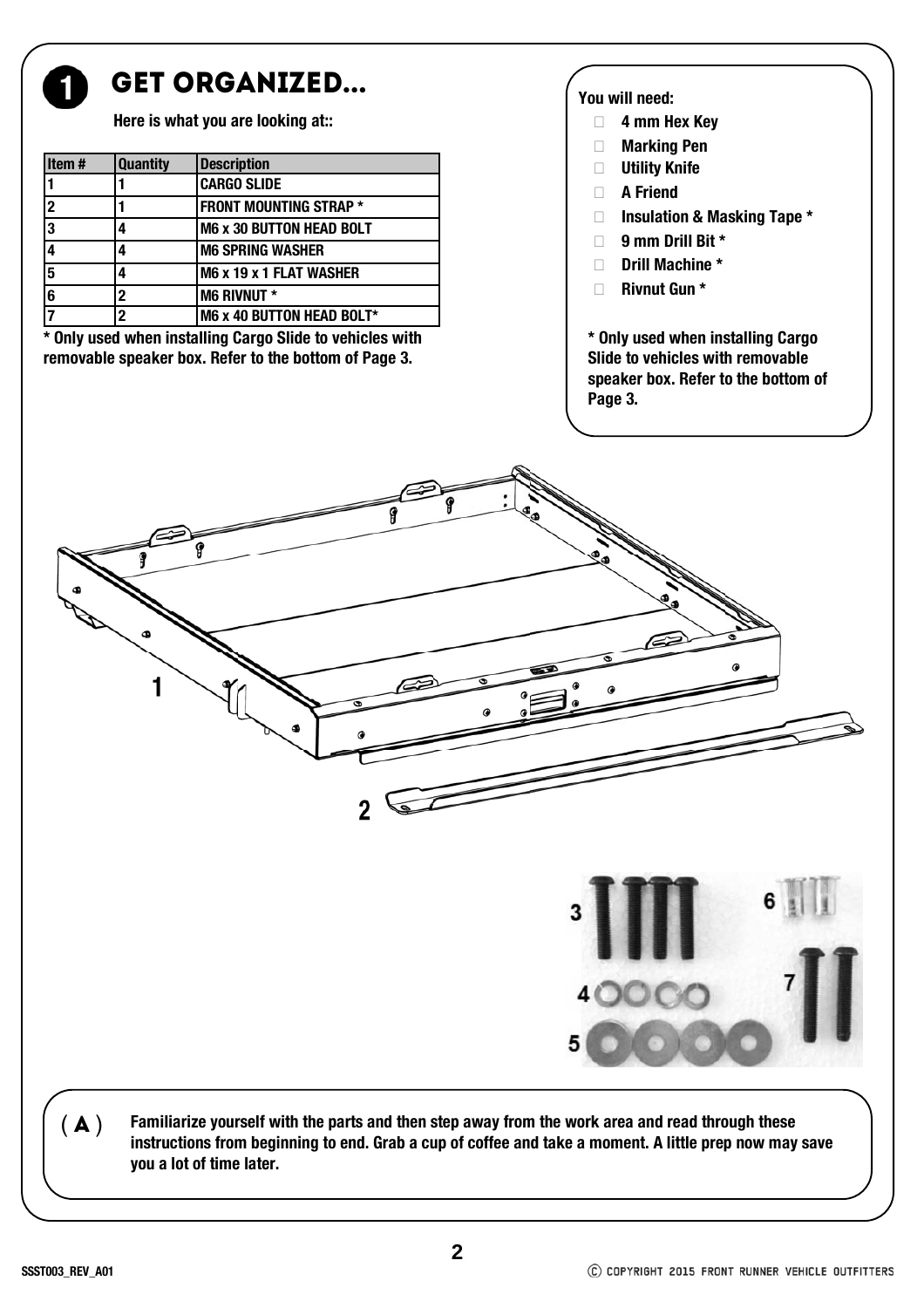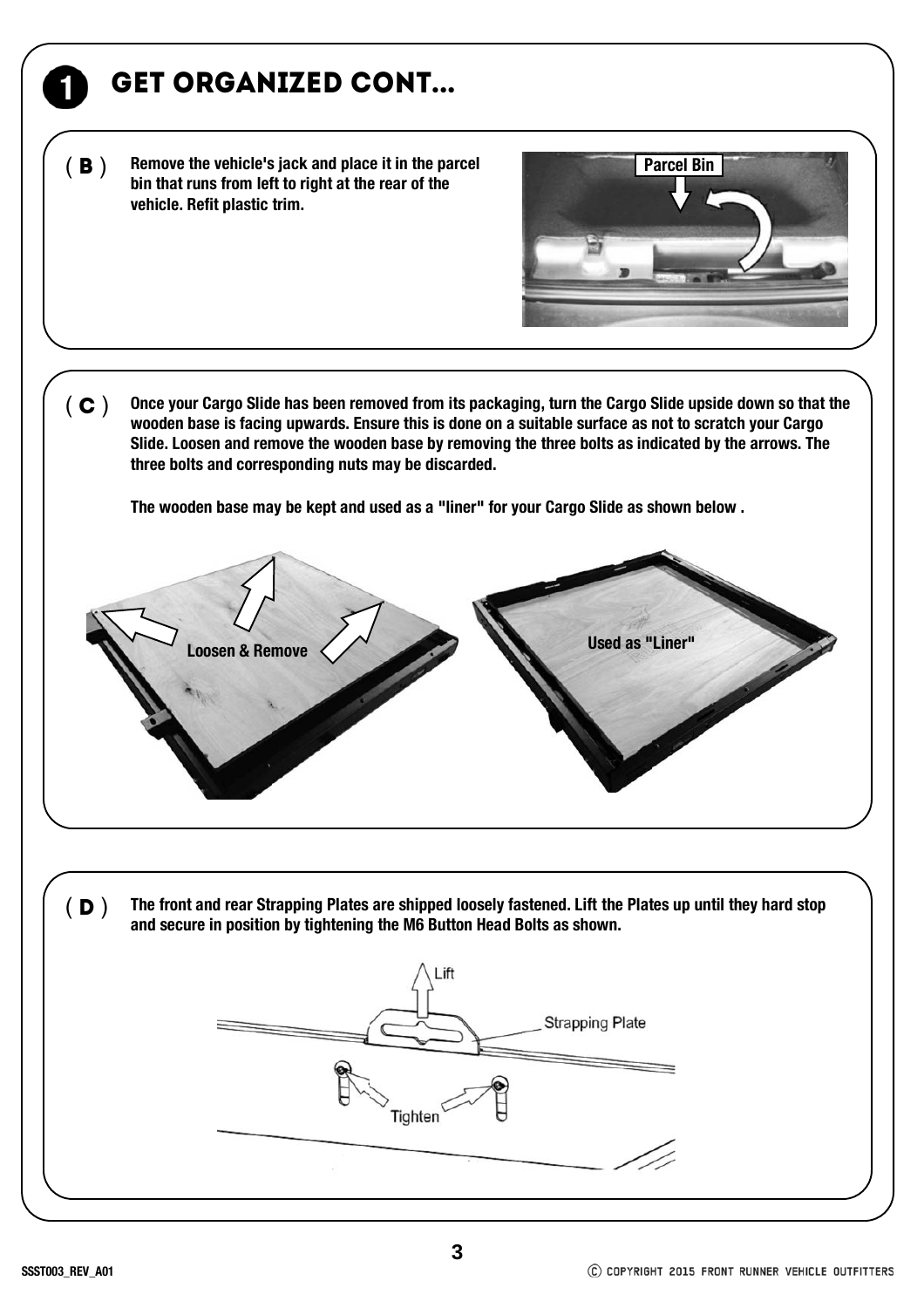**If your vehicles**' **rear interior is the same as the image below, with the removable speaker, please proceed to Section 3 starting on Page 7.**





#### Install The Cargo Slide

( $\blacktriangle$ ) Drop down the rear seats. Remove the rear storage cover. Using a 4 mm hex key, remove the four D**rings, two behind the passenger seats, one next to the base of the speaker and one opposite the speaker on the left hand side of the vehicle.** 



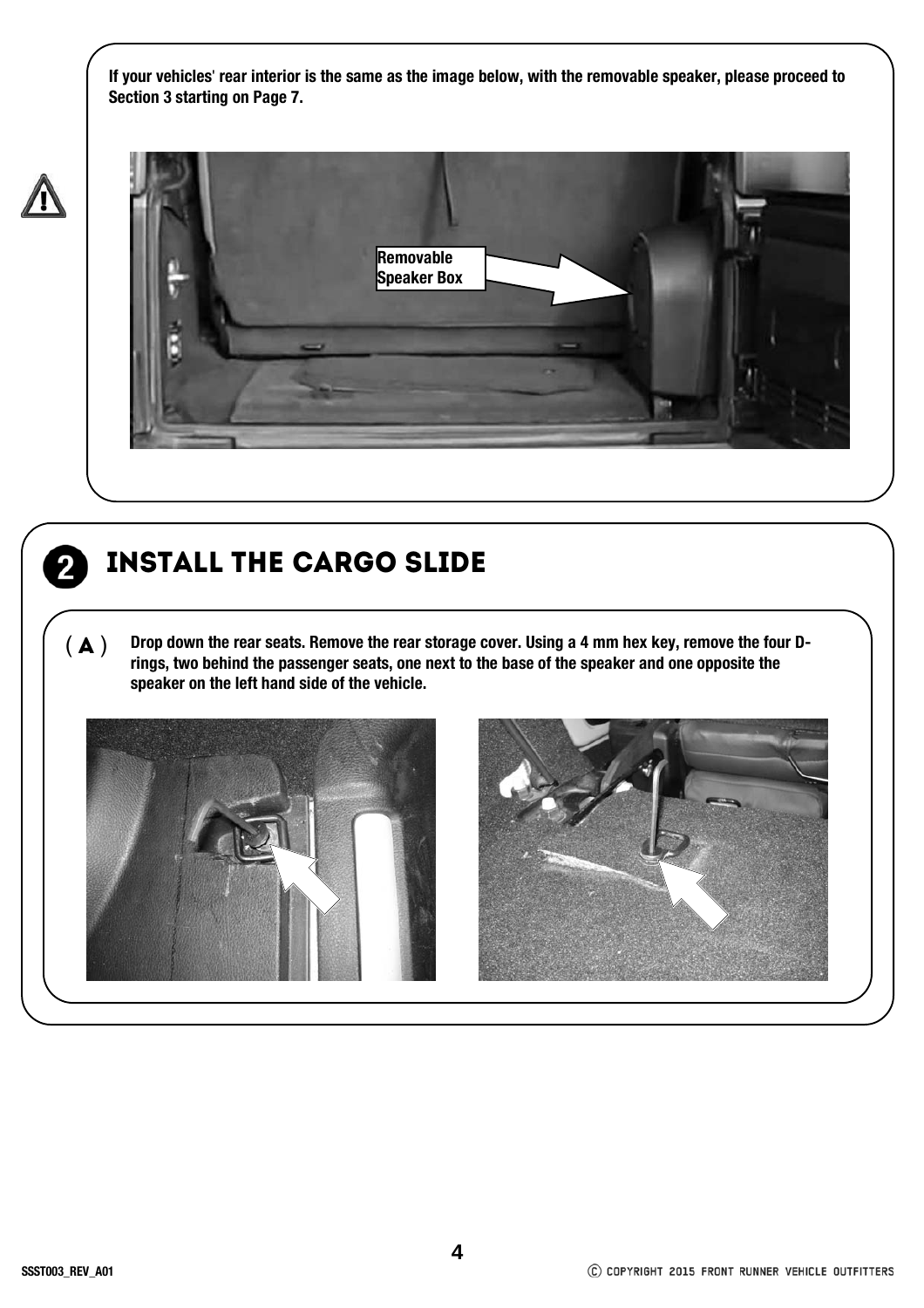## Install The Cargo Slide

( **B** ) With the help of a friend, lift the Cargo Slide (Item 1) into the vehicle, lining up the four mounting points in **the base of the Cargo Slide with the four mounting points of the D-rings removed in Step 2A. Take care not to scratch the interior of the vehicle.**

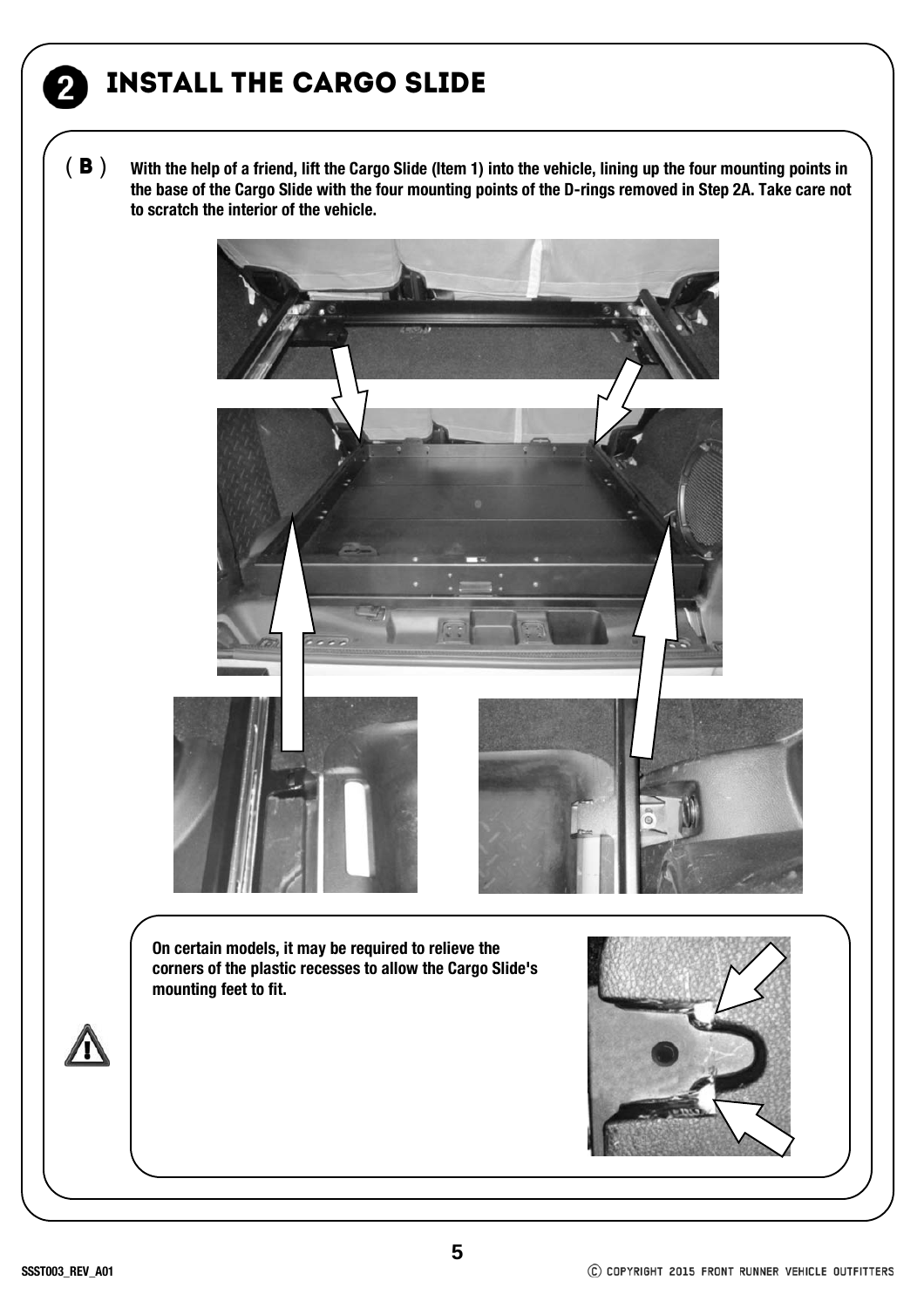## Install The Cargo Slide cont...

**Open the Slider slightly to gain access to the rear mounts. Do not open the slider more than is needed as it will lift up and forward and could result in damage to the vehicle. Mark the outline of the left and right rear mounting feet onto the carpet using a suitable marker. Move the Cargo Slide out of the way towards the rear of the vehicle. Using a utility knife, cut three sides of the carpet allowing the carpet to create a flap/hinge as shown.**  $(C)$ 





**Place the Cargo Slider back into position lining up the four mounting points (Refer to Steps 2A & 2B). Flap the two pieces of carpet from Step 2C over, so that the rear mounting feet are hard mounted against the vehicle's body. Hand tighten the Slider into position using the M6 x 30 Button Head Bolts, M6 Spring Washers and M6 x 19 x 1 Flat Washers (Items 3, 4, 5) supplied. Start with the front right corner next to the speaker box as shown. Fasten the two rear mountings, working in an anti-clockwise direction. Remember not to open the Slider further than required when gaining access to the rear mounts as it may lift and cause damage to your vehicle.**   $(D)$ 

**After the rear mountings are secure, open the Slider to gain access and fasten the front left mounting. Once all four mountings are hand tight, close the Slider and push the whole assembly as far forward as possible. Check that the tailgate closes without hitting the Slider. Go back and tighten all four mounting bolts.**

**Should the Sliding Tray have any play, front to back, when in the closed position, please refer to Page 10 Step 4 on how to adjust the rubber stoppers.**

**Congratulations, you have completed your installation. Take a step back and admire your work. Good Job!**



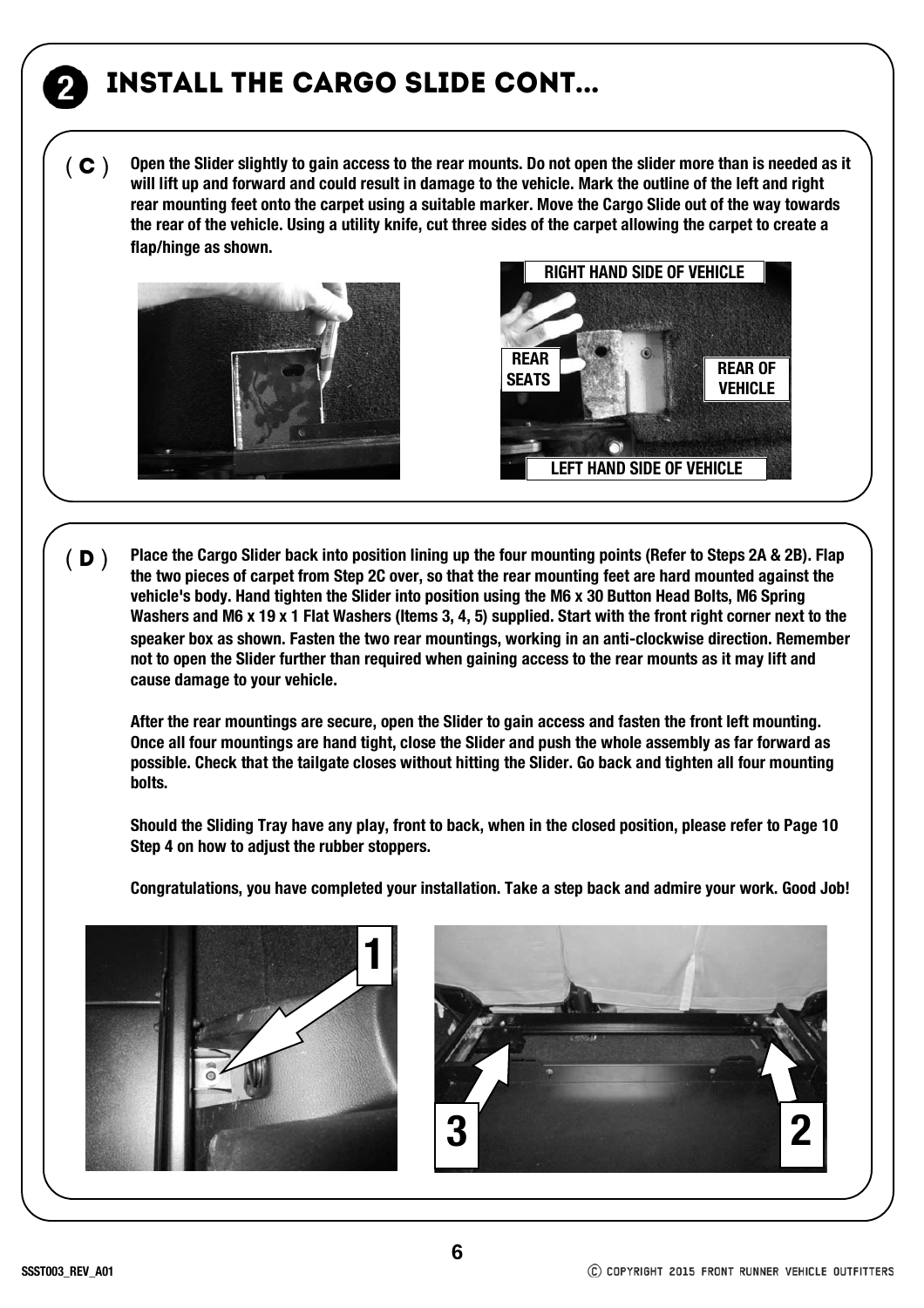# Install The Cargo Slide

**Locate the speaker box found on the right hand side of the vehicle and loosen the three nuts as indicated by the arrows. Lift the speaker box free from its mounting studs and disconnect the speaker cables found at the rear of the speaker box.**  $(\bigwedge)$ 



3



(**B**) Remove the speaker box from the vehicle. Using masking tape, tape the area around the bottom left hand **"mounting foot". Working on a suitable surface as not to scratch the speaker box, cutoff / remove the bottom left hand "mounting foot" as shown below. Refit speaker box to vehicle.**



( C ) **Drop down the rear seats and remove the rear storage cover. Using a 4 mm hex key, remove the two D-rings found behind the rear passenger seats. If your vehicle does not have the D-rings there will be two threaded mounting points covered by plastic caps found in the same location. remove the plastic caps to expose the threaded mounting points.**



**SSST003\_REV\_A01**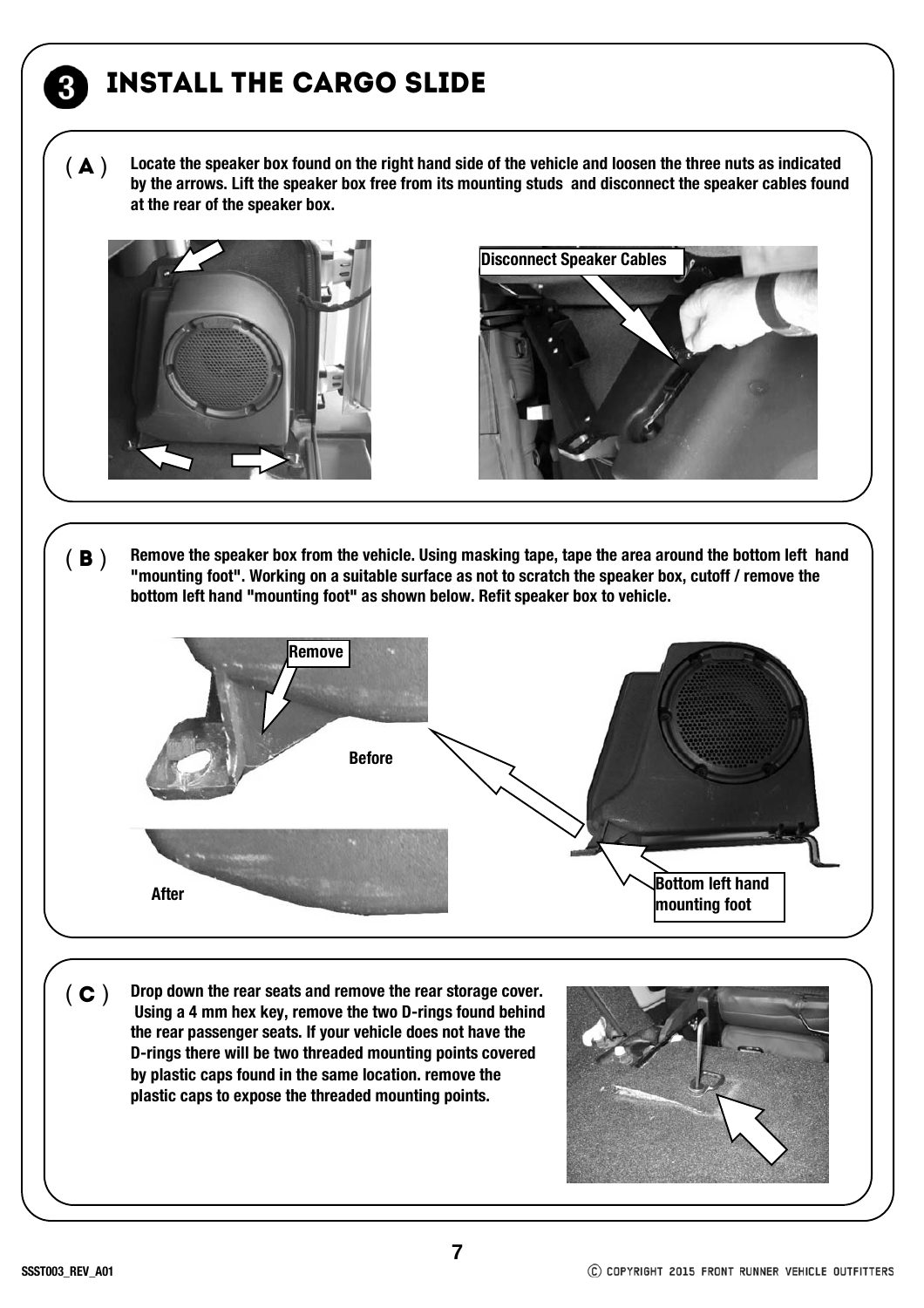## Install The Cargo Slide cont...

**With the help of a friend, lift the Cargo Slide into the vehicle, taking care not to damage the vehicle. Open the Slider slightly to gain access to the rear mounting feet, as indicated by the arrows. Do not open the slider more than is needed as it will lift up and forward and could result in damage to the vehicle. Line the holes in the rear mounting feet up with the two mounting points from Step 3C.**   $(D)$ 

**Loosely secure the two rear mounting feet to the vehicle using two M6 x 30 Button Head Bolts, two M6 Spring Washers and two M6 x 19 x 1 Flat Washers (Items 3, 4, 5) supplied.**



(E) Open the Cargo Slide fully to expose the front mounting feet, as indicated by the arrows. Lift the front of the Cargo Slide and place the Front Mounting Strap (Items 2) underneath the mounting feet as shown.



**Close the Cargo Slide and position it so as to sufficiently clear the rear door when closed. Once you are happy with the position of the Cargo Slide, carefully open the Slide as not to move its position and mark the location of the front mounting points (Refer to Step 3E) onto the vehicle's carpet.** 

 $(F)$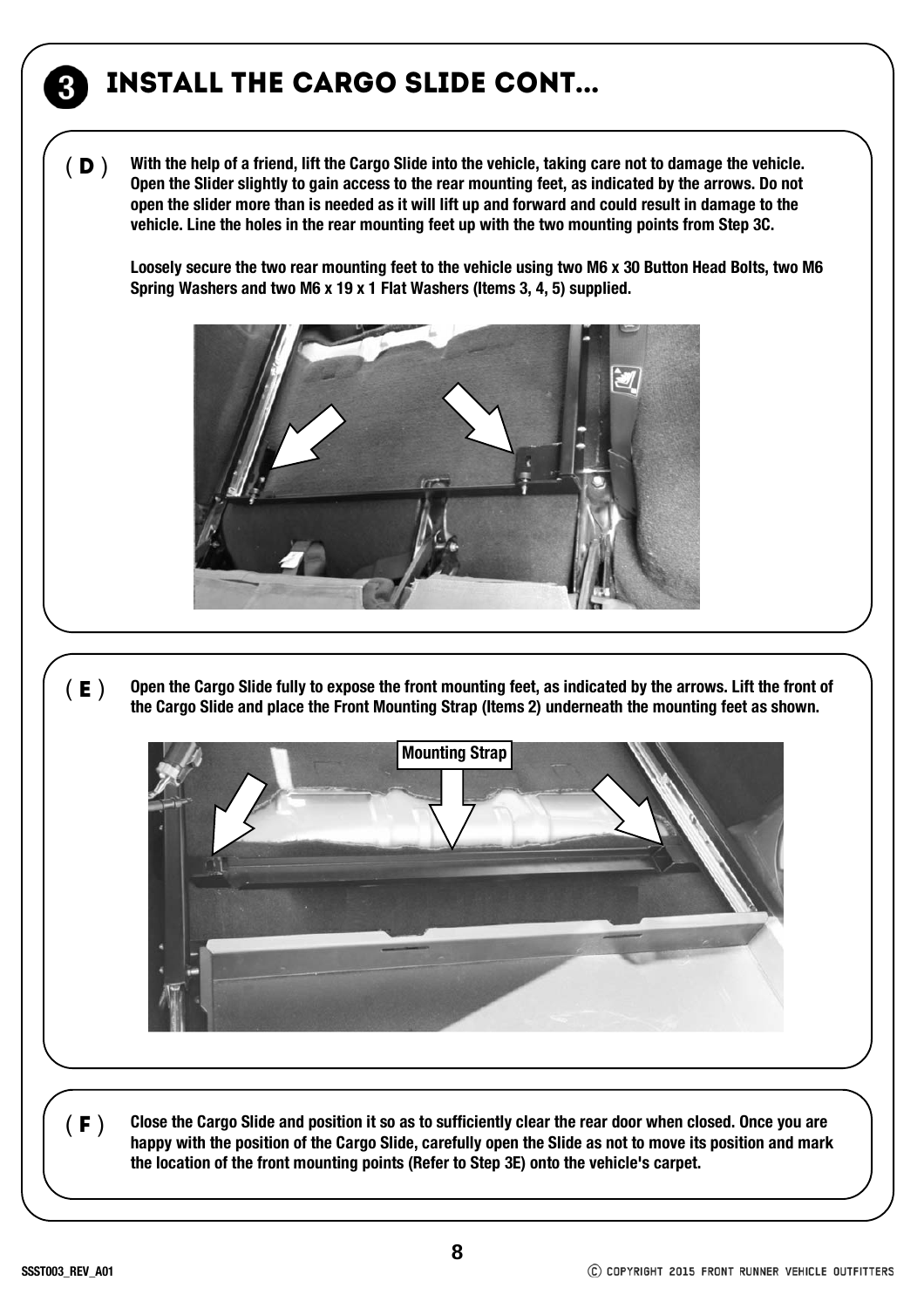# Install The Cargo Slide cont...

**Mark the outline of the rear mounting feet onto the carpet using a suitable marker. Loosen the two rear bolts securing the Cargo Slide to the vehicle and remove the Cargo Slide and Strap from the vehicle. Using a utility knife, cut three sides of the carpet allowing the carpet to create a flap/hinge as shown.**   $G()$ 



( H ) **You will now need to drill two holes in the vehicle's body and need to do a bit of prep. Take your 9 mm drill bit and using some insulation tape, wrap a band of tape around the drill bit to act as a stopper.**

**15 mm from tip of drill bit to start of tape.**

- (**I**) On each of your two markings from Step 3F, drill a 9 mm hole through the vehicle's carpet and body work.<br>Insert and crimp a M6 Rivnut (Item 6) into each of the two holes.
- **Place the Cargo Slide back into the vehicle lining up the two rear mounting points. Flap the two pieces of carpet from Step 3G over, so that the rear mounting feet are hard mounted against the vehicle's body and loosely fasten the rear mounting feet to the vehicle as before.**  $(J)$

**Fully open the Cargo Slide and insert the Front Mounting Strap under the Cargo Slide as before (Step 3E). Loosely fasten the two front mounting feet and Strap to the vehicle using the two M6 x 40 Button Head Bolts, two M6 Spring Washers and two M6 x 19 x 1 Flat Washers (Items 4, 5, 7) supplied. Once all four mountings are hand tightened, close the Slider and push the whole assembly as far forward as possible. Check that the tailgate closes without hitting the Slider. Go back and tighten all four mounting bolts.**

**Should the Sliding Tray have any play, front to back, when in the closed position, please refer to Page 10 Step 4 on how to adjust the rubber stoppers.**

**Congratulations, you have completed your installation. Take a step back and admire your work. Good Job!**

**9**